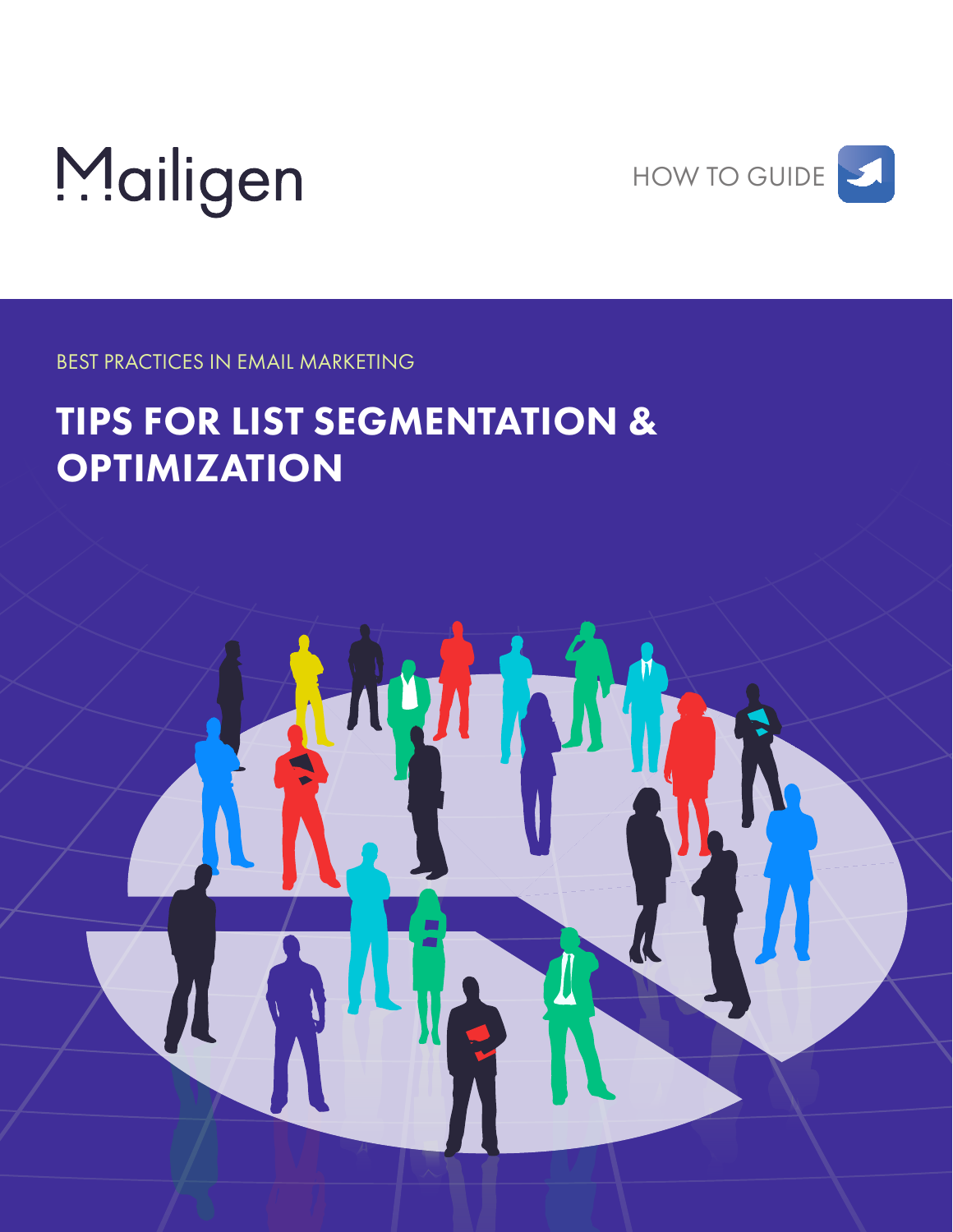## SEGMENT YOUR MAILIGEN LISTS TO CREATE OPTIMIZED TARGETED CAMPAIGNS AND INCREASE ENGAGED SUBSCRIBERS ENGAGEMENT.

Segmentation is a best practice for all strategic marketing programs, and email marketing is no different. Sending targeted messages to your subscribers will deliver a highly engaged audience and improve your open and click rates. Through segmented lists you can see who's a fan and who still needs persuasion or reactivation of your least engaged subscribers. Segmentation will help your email marketing and improve your click rates by a minimum of 10%.

### 1. SEGMENT NEW SUBSCRIBERS

If you know more about your email subscribers and what they are interested in then you will know how they want to receive messages and what content will appeal to their interests. Use subscriber segmentation tools to segment new subscribers or allow subscribers to self segment. Segmentation offers you ability to find our who your subscribers are and what they are interested in, with segmentation you can offer greater personalization to your emails. Segmentation does not need to be complicated, so include a few segmentation questions for new subscribers. Keep in mind anything more than two questions can discourage people from signing up and you always have the opportunity to offer more qualification later.



#### SEGMENT BY DEMOGRAPHICS AND GEOLOCATION

Market segments are selected based on common elements, like demographics and geolocation. You want to segment your list to target the right audience for your call to action. Maybe you want to send your message to people who purchase a particular service in a specific store location or city. Separating lists into groups will help you identify and effectively target those consumers.You may gather information such as geography, zip code, gender, age and buying behavior.

Viewing demographic or location based engagement about specific products or services allows you to compare where your products are generating interest and which markets still need message penetration. You can use segmentation to target related fields and provide better deliverability results. This is often the most popular way to segment email lists.

Perhaps you want to send your message to people who purchase a particular service in a particular location. Viewing engagement decisions about specific products or services in specific geographic locations allows you to compare where your products are generating interest and which markets still need message penetration. Targeting related fields can provide better deliverability results and is often the most popular way to segment email lists.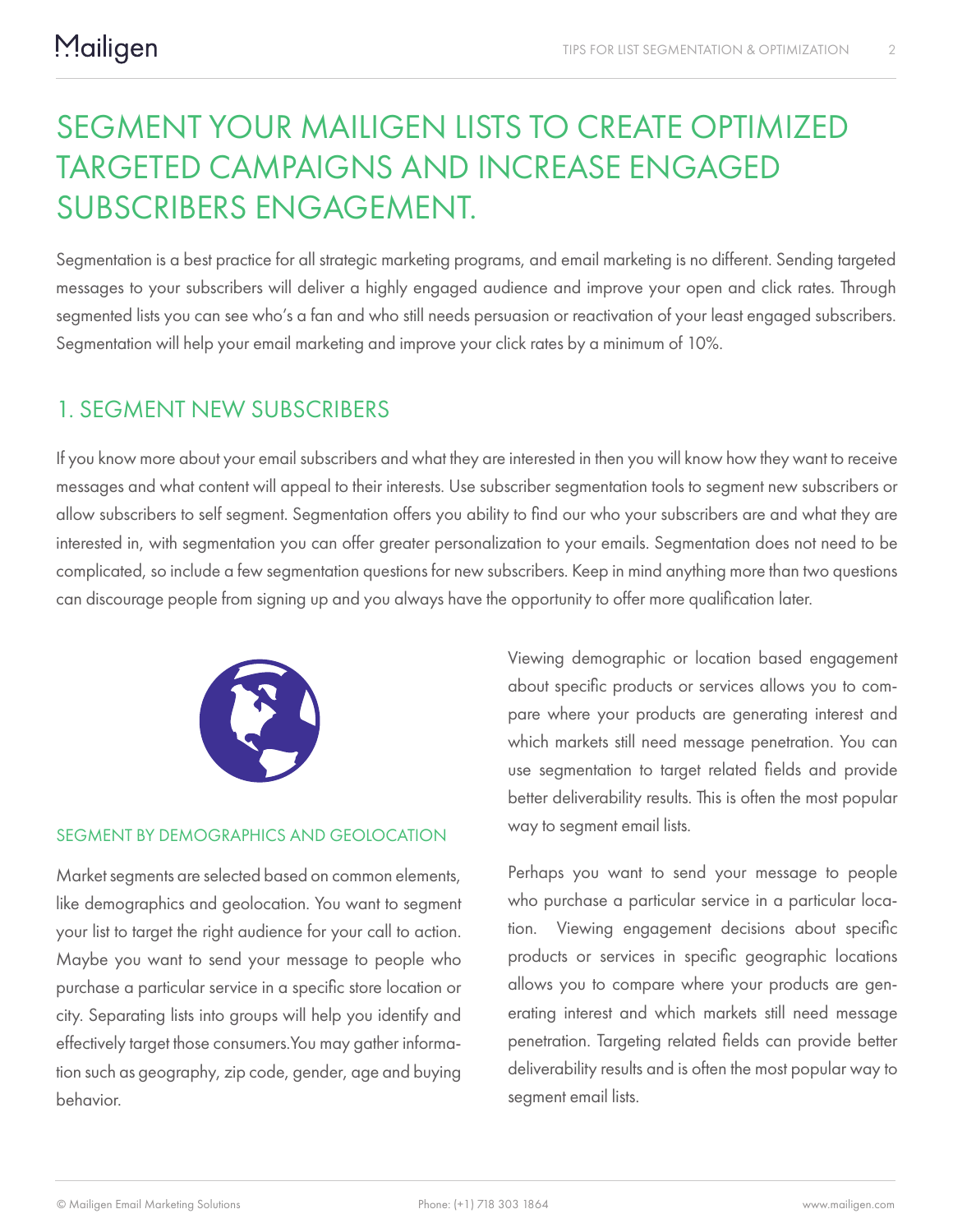

#### SEGMENT BY PERSONAL INTERESTS

You can have listed categories for subscribers to sign up for their specific personal interests. Ask them ot tell you more about what they are interested in by using predefined choices. For instance, if you are a clothing retailer ask them to identify what type of clothing they are interested in, Men's, Women's, Sale, Outerwear, etc. You can also ask them to select if they are interested in receiving information about special events related to their interest or demographics. Again, the more complex the form the less likely they will be to complete so keep it simple and only ask for what really matters. Be sure to include a relevant call to action so they are moved to subscribe and identify their interests. Segmenting audiences by personal interest allows you to tighten your scope to determine the most relevant and motivated buyers within those segments and then create effective marketing campaigns.

#### SEGMENT YOUR LIST BY EMAIL DOMAIN

Segmenting your list by email domain will allow you to track email domain performance and analyze the bounces, clicks, opens and unsubscribes. Utilizing reporting by email domain segmentation will highlight any issues with deliverability with that particular domain. Then you can take action to resolve any issues and keep your list healthy.



#### SEGMENT BY SIGN UP DATE

Your most recent subscribers are often the most engaged. Try segmenting your lists by people who signed up in the last month or since your last email campaign. You might be surprised by the data, often the most recent subscribers are the most active. That is a data point for you to improve the messaging or deliver a more enticing call to action for people who have subscribed for a long period of time. Either way, you will most likely see you need to tailor your message differently for each segment.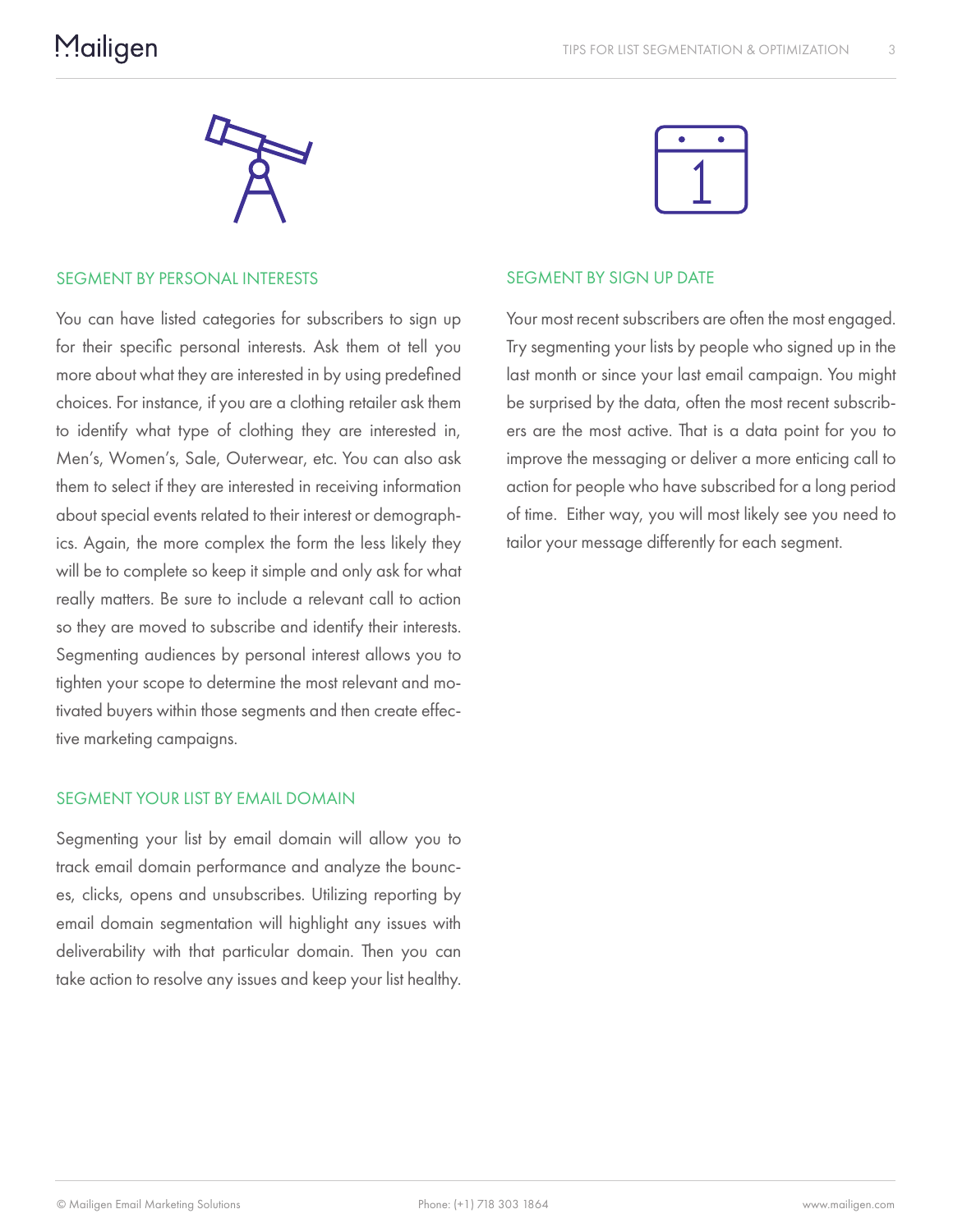## 2. OPTIMIZE MAILING LIST

Optimizing your email marketing list is all about the data. Many marketers use A/B testing and other measurable efforts to determine which content and layout to show subscribers. You can use the data from A/B testing to determine the best optimizations to make but you can also learn quite a bit from the email marketing data captured after each mailing. As you send mail look for trends in open rates, actions taken by subscribers and other data available from your ESP to learn what performs best with each segment. The effect of using data to optimize your list is every campaign will be highly optimized based on actual performance data and lead to better results.

#### SEGMENT BY BEHAVIOR

One of the most powerful ways to connect with your audience is through behavioral segmentation based on actual customer behavior toward your email marketing efforts. Even though social networks are growing methods of communication, email marketing is still the most relevant and utilized tool for communicating with customers. Consumers expect marketing messages delivered to their inbox to be personalized to their specific needs and interests. Every time someone comes to your website or clicks on a link in your email, they are telling you what they are interested in. Responding to those interests allows you to relevantly engage with subscribers based on what they have told you about themselves through their behavior.

#### a) Segment by inactive subscribers

Inactive subscribers can negatively impact your email marketing metrics and your deliverability. From time to time, you should review your lists by subscriber activity and determine who qualifies as an inactive subscriber. Then launch email reactivation campaigns targeted at inactives.

#### b) Segment by people who opened, but didn't click

Segmenting your list by people who opened the email but didn't take action can help you improve your call to action and identify which links work best for the audience. Perhaps you had competing links within your email, or maybe the call to action wasn't valuable to this audience. You may want to survey them and see what you can do to entice them to take action.

#### SEGMENT BY PRODUCT INTEREST & PURCHASES

Allow your subscribers to choose more detailed preferences in their email subscription sign up. For instance, if you sell chocolates, allow people to tell you if they prefer milk, dark or white chocolate. Segmenting your messages by special interests will give you a better campaign result. Segmentation by product interest will also allow you to track your ability to convert potential customers to buyers, or cross sell your other products.

## 3. CREATE SEGMENTS BASED ON SURVEY RESPONSES

Online surveys are another opportunity to gather additional information and create segmented lists. When creating your survey remember to create something simple so people will complete the questions. Ask questions about how often your subscribers want to hear from you,